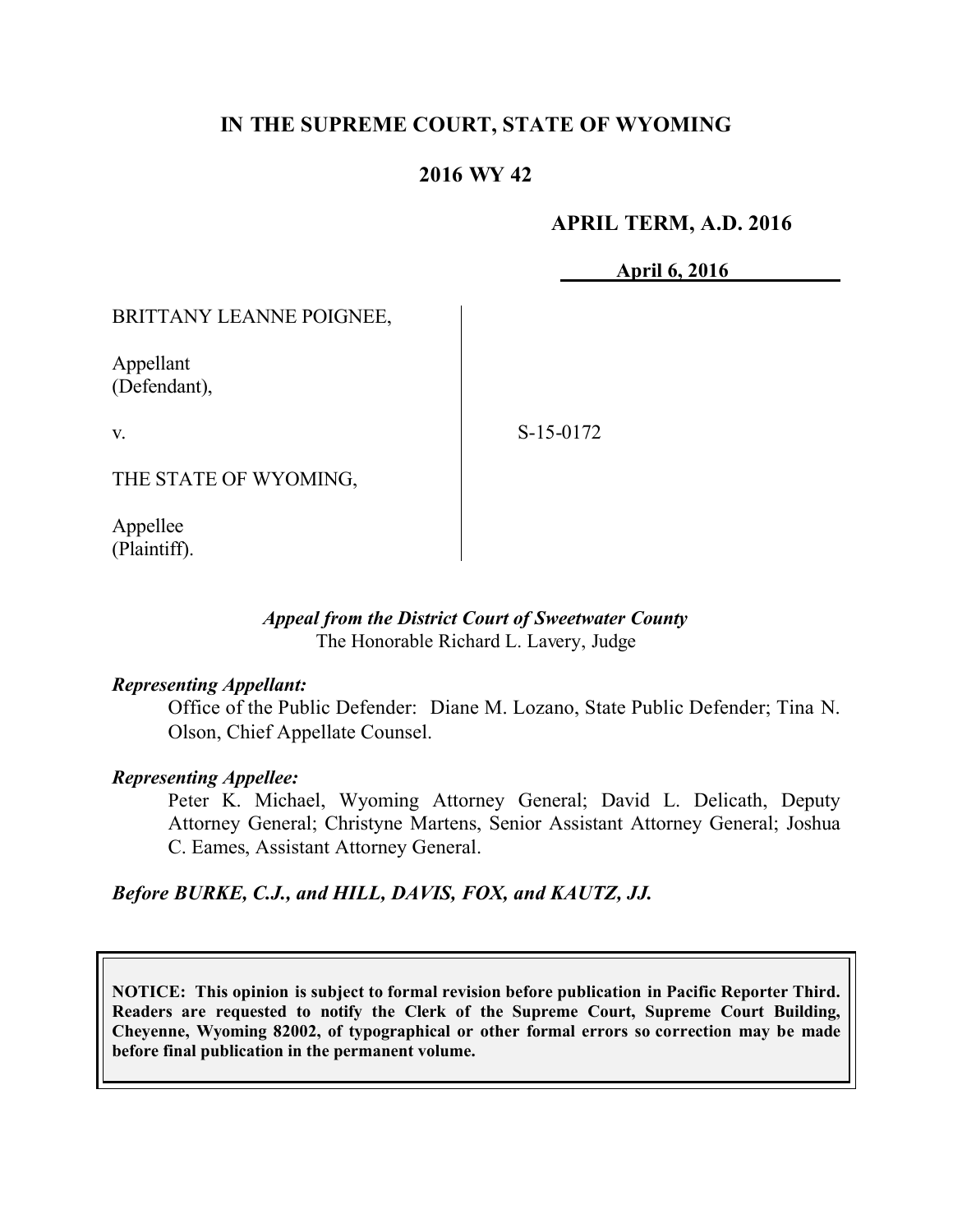### **KAUTZ, Justice.**

[¶1] Brittany Leanne Poignee appeals the district court's order revoking her probation. She does not question the district court's actions at the time of her revocation, but claims she was denied the assistance of counsel when her probation was extended more than a year earlier. We conclude Ms. Poignee's challenge to the probation extension order is barred because she did not appeal it. Consequently, we affirm.

#### **ISSUES**

[¶2] Ms. Poignee presents the following issue on appeal:

Did the trial court err in revoking [Ms. Poignee's] probation[] when [she] had not had the benefit of counsel at the time her probationary term was extended and her subsequent violation of probation occurred during the extended, not original, term of probation?

The State raises an additional issue, which we rephrase as:

Is Ms. Poignee's challenge to the extension of her probation barred because she did not appeal the order extending her probation?

#### **FACTS**

[¶3] In 2008, the State charged Ms. Poignee with one count of delivery of methamphetamine, in violation of Wyo. Stat. Ann. § 35-7-1031(a)(i) (LexisNexis 2015). The charged crime was a felony and carried maximum penalties of twenty years in prison and/or a fine of \$25,000. *Id.* She entered a plea of no contest to the charge on February 24, 2009, but the proceedings were deferred pursuant to Wyo. Stat. Ann. § 7-13-301 (LexisNexis 2015),<sup>1</sup> and she was placed on supervised probation for five years.

 $\overline{a}$ 

<sup>&</sup>lt;sup>1</sup> Section 7-13-301 states in relevant part:

<sup>(</sup>a) If a person who has not previously been convicted of any felony is charged with or is found guilty of or pleads guilty or no contest to . . . any felony except [list of certain felonies] the court may, with the consent of the defendant and the state and without entering a judgment of guilt or conviction, defer further proceedings and place the person on probation for a term not to exceed five (5) years upon terms and conditions set by the court. [List of probation terms]. . . .

<sup>(</sup>b) (b) If the court finds the person has fulfilled the terms of probation and that his rehabilitation has been attained to the satisfaction of the court, the court may at the end of five (5) years, or at any time after the expiration of one (1) year from the date of the original probation, discharge the person and dismiss the proceedings against him.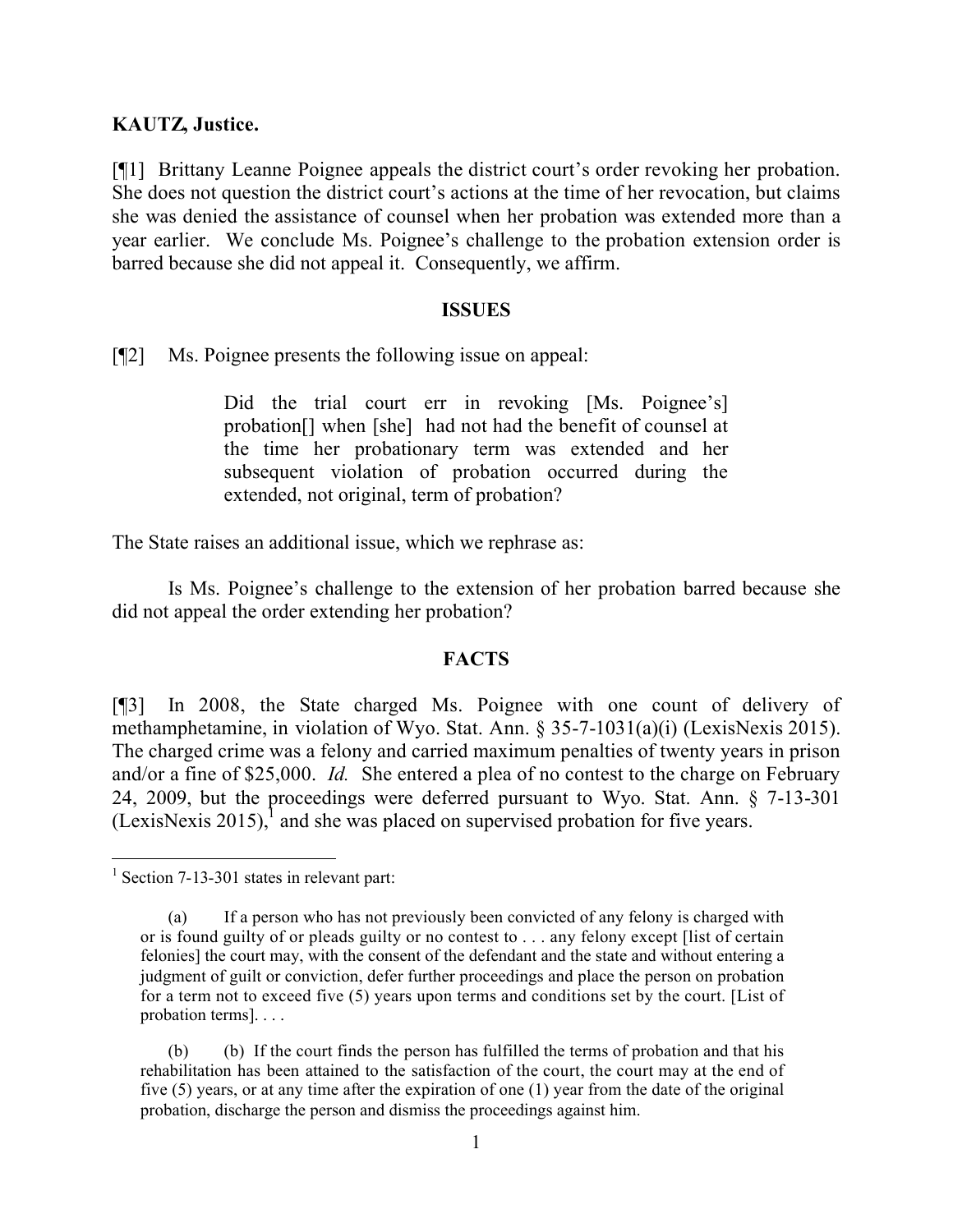[¶4] Ms. Poignee was not successful in fulfilling the requirements of her probation and, on February 18, 2011, the district court revoked her probation and entered judgment on her earlier no contest plea. The district court sentenced Ms. Poignee to three to five years in prison, but suspended the sentence and placed her on three years of supervised probation. Ms. Poignee's probation was set to expire in February 2014, but on January 14, 2014, a probation agent filed a petition to extend her probationary term to August 18, 2015. Ms. Poignee signed a document agreeing to the extension. She was not represented by counsel and no hearing was held on the petition to extend her probation. The district court entered an order extending probation the same day the petition was filed. Ms. Poignee did not appeal, and the State relied upon that order to require supervision and provide services during the extended probationary period.

[¶5] In February 2015, the State filed a petition to revoke Ms. Poignee's probation. The district court appointed counsel to represent Ms. Poignee in the revocation proceeding and counsel raised the issue of whether the probation extension had been handled properly. He claimed that Ms. Poignee was entitled to assistance of counsel when her probation was extended and also claimed she had been coerced into agreeing to the extension. Defense counsel argued that, if the probation extension had not been entered, her probation would have expired prior to the February 2015 revocation proceeding.

[¶6] A probation agent testified at the revocation hearing that she and Ms. Poignee discussed extending the probationary period in October 2013 after Ms. Poignee violated the conditions of her probation by drinking alcohol. According to the agent, the purposes of extending the probationary term were to give Ms. Poignee additional time to obtain treatment for her addiction and to avoid revocation of her probation. Ms. Poignee admitted at the 2015 revocation hearing that her violations of the probation conditions in 2013 led to the extension of her probationary term. She claimed, however, that she was coerced into agreeing to the extension because the agent told her that she must either agree or go to prison.

<sup>(</sup>c) If the defendant violates a term or condition of probation at any time before final discharge, the court may:

Enter an adjudication of guilt and conviction and proceed to impose sentence upon the defendant if he previously pled guilty to or was found guilty of the original charge for which probation was granted under this section; . . .

<sup>(</sup>d) Discharge and dismissal under this section shall be without adjudication of guilt and is not a conviction for any purpose.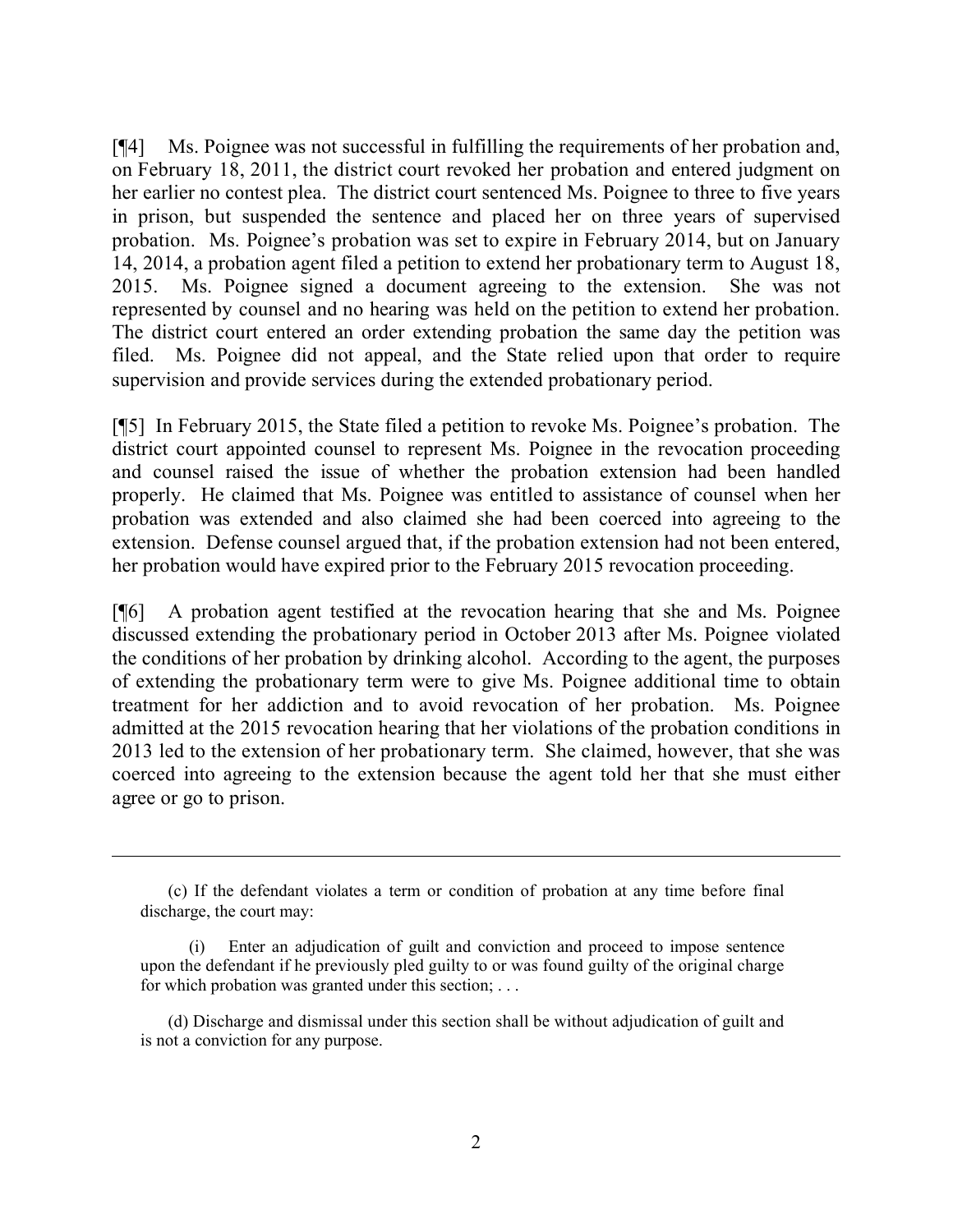[¶**7**] The district court addressed the issue of whether Ms. Poignee was entitled to be represented by counsel in the probation extension proceeding and concluded that, under Wyoming law, she did not have the right to counsel. The court then revoked Ms. Poignee's probation but reinstated it subject to her future compliance. Ms. Poignee appealed the April 23, 2015 revocation order. $^2$ 

## **DISCUSSION**

[¶8] The State argues that this Court does not have jurisdiction over Ms. Poignee's appeal because she is actually contesting the order extending probation and she did not appeal that order within thirty days of entry as required by W.R.A.P. 2.01. Jurisdiction is a question of law we review *de novo*. *Dawes v. State,* 2010 WY 113, ¶ 10, 236 P.3d 303, 306 (Wyo. 2010); *Innis v. State,* 2003 WY 66, ¶ 8, 69 P.3d 413, 417 (Wyo. 2003).

[¶9] W.R.A.P. 2.01(a) requires a notice of appeal to be filed within thirty days from entry of an appealable order. The filing requirement "is both mandatory and jurisdictional, meaning that '[t]he failure to timely file a notice of appeal deprives this Court of jurisdiction to hear the appeal.'" *Chapman v. State,* 2013 WY 57, ¶ 53, 300 P.3d 864, 874 (Wyo. 2013) (quoting *Yeager v. Forbes,* 2003 WY 134, ¶ 14, 78 P.3d 241, 247 (Wyo. 2003)); *see also* W.R.A.P. 1.03. The time limits apply to all parties, including those appearing pro se. *Cosco v. Uphoff,* 2003 WY 30, ¶¶ 3-5, 66 P.3d 702, 703 (Wyo. 2003); *Compton v. State,* 555 P.2d 232, 233-34 (Wyo. 1976).

[¶10] In *Gomez v. State,* 2004 WY 15, 85 P.3d 417 (Wyo. 2004), the district court revoked Mr. Gomez's probation and also sentenced him on new charges. Mr. Gomez filed a pro se "Motion to Dismiss Probation and Probation Violation" arguing he had not received a timely revocation hearing. The district court denied his motion, and Mr. Gomez did not appeal that order. Less than two weeks later, he filed a motion to correct an illegal sentence. In that motion, he again claimed the district court violated his right to a timely revocation hearing. The district court denied the motion to correct an illegal sentence, and Mr. Gomez appealed that order. *Id.*,  $\P$  10-12, 85 P.3d at 419-20. This Court ruled that we did not have jurisdiction over Mr. Gomez's challenge to the district court's refusal to dismiss the probation revocation proceedings because he did not appeal the district court's first order on that claim. *Id.,* ¶ 15, 85 P.3d at 420.

[¶11] Ms. Poignee's circumstances are similar to those addressed in *Gomez.* Although an order extending probation is a final appealable order, *see, e.g.*, *Daniels v. State,* 909 P.2d 972 (Wyo. 1996); *King v. State,* 720 P.2d 465 (Wyo. 1986), Ms. Poignee did not appeal from the January 2014 order extending her probation. Under W.R.A.P. 2.01(a)

 <sup>2</sup> The State subsequently filed additional petitions to revoke Ms. Poignee's probation, and the district court revoked her probation and imposed the prison sentence. Ms. Poignee did not appeal the final revocation order.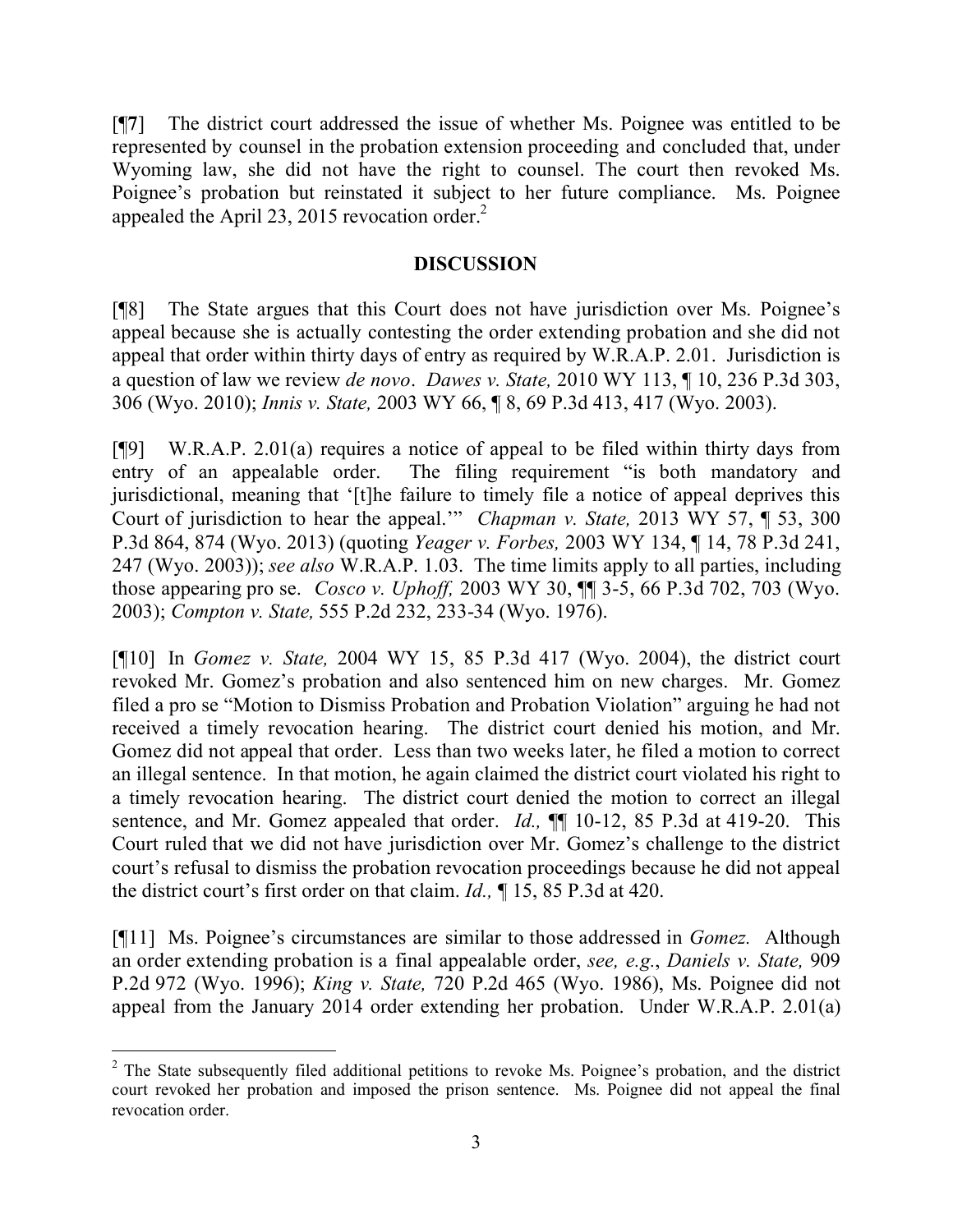and *Gomez,* we do not have jurisdiction to review the order extending probation because Ms. Poignee did not timely appeal it.

[¶12] Ms. Poignee did, however, file a timely notice of appeal of the April 2015 order revoking her probation. The question, then, is whether the doctrine of res judicata bars her challenge, within the current appeal, to the procedure used to extend her probation. The "doctrine of res judicata is a rule of universal law pervading every well-regulated system of jurisprudence. The doctrine arises through public policy and necessity, it being in the interest of the state that there should be an end to litigation." *Rubeling v. Rubeling,*  406 P.2d 283, 284 (Wyo. 1965), citing 50 C.J.S. *Judgments* § 592 (2015). In determining whether res judicata applies, four factors must be considered:

> (1) identity in parties; (2) identity in subject matter; (3) the issues are the same and relate to the subject matter; and (4) the capacities of the persons are identical in reference to both the subject matter and the issues between them.

*Kurtenbach v. State,* 2013 WY 80, ¶ 6, 304 P.3d 939, 940–41 (Wyo. 2013) (quoting *Martinez v. State,* 2007 WY 164, ¶ 11, 169 P.3d 89, 91 (Wyo. 2007) (other citation omitted)). *See also Gee v. State,* 2014 WY 9, ¶ 9, 317 P.3d 581, 583-84 (Wyo. 2014). "'The application of the doctrine of res judicata is a question of law that we review de novo*.*'" *Rathbun v. State,* 2011 WY 116, ¶ 9, 257 P.3d 29, 33 (Wyo. 2011) (quoting *Eklund v. PRI Envtl., Inc.,* 2001 WY 55, ¶ 15, 25 P.3d 511, 517 (Wyo. 2001)).

[¶13] In *Mead v. State,* 2 P.3d 564 (Wyo. 2000), we ruled the appellant's claim that his probation should not have been revoked was barred by res judicata. The district court revoked Mr. Mead's probation and sentenced him to prison. He appealed but did not file a brief, so his judgment and sentence was affirmed. Mr. Mead then filed a motion to correct an illegal sentence which was denied by the district court. He again appealed, this time arguing the revocation of his probation was erroneous. We concluded that, because Mr. Mead could have raised the issue regarding his probation revocation on direct appeal, but did not, he was barred by res judicata from raising the issue in his appeal of the denial of his motion to correct an illegal sentence. *Id.* at 565-66. *See also Bird v. State,* 2015 WY 108, 356 P.3d 264 (Wyo. 2015) (claim in motion to correct illegal sentence of insufficient presentence confinement credit was barred by res judicata because it was not raised on direct appeal); *Ferguson v. State,* 2013 WY 117, 309 P.3d 831 (Wyo. 2013) (claims that the sentence violated due process and double jeopardy could have been raised on direct appeal and were, therefore, barred in a subsequent motion to correct an illegal sentence); *Brown v. State,* 929 P.2d 522 (Wyo. 1996) (challenge to legality of a crime victim's compensation assessment barred by res judicata because it could have been raised in prior appeal).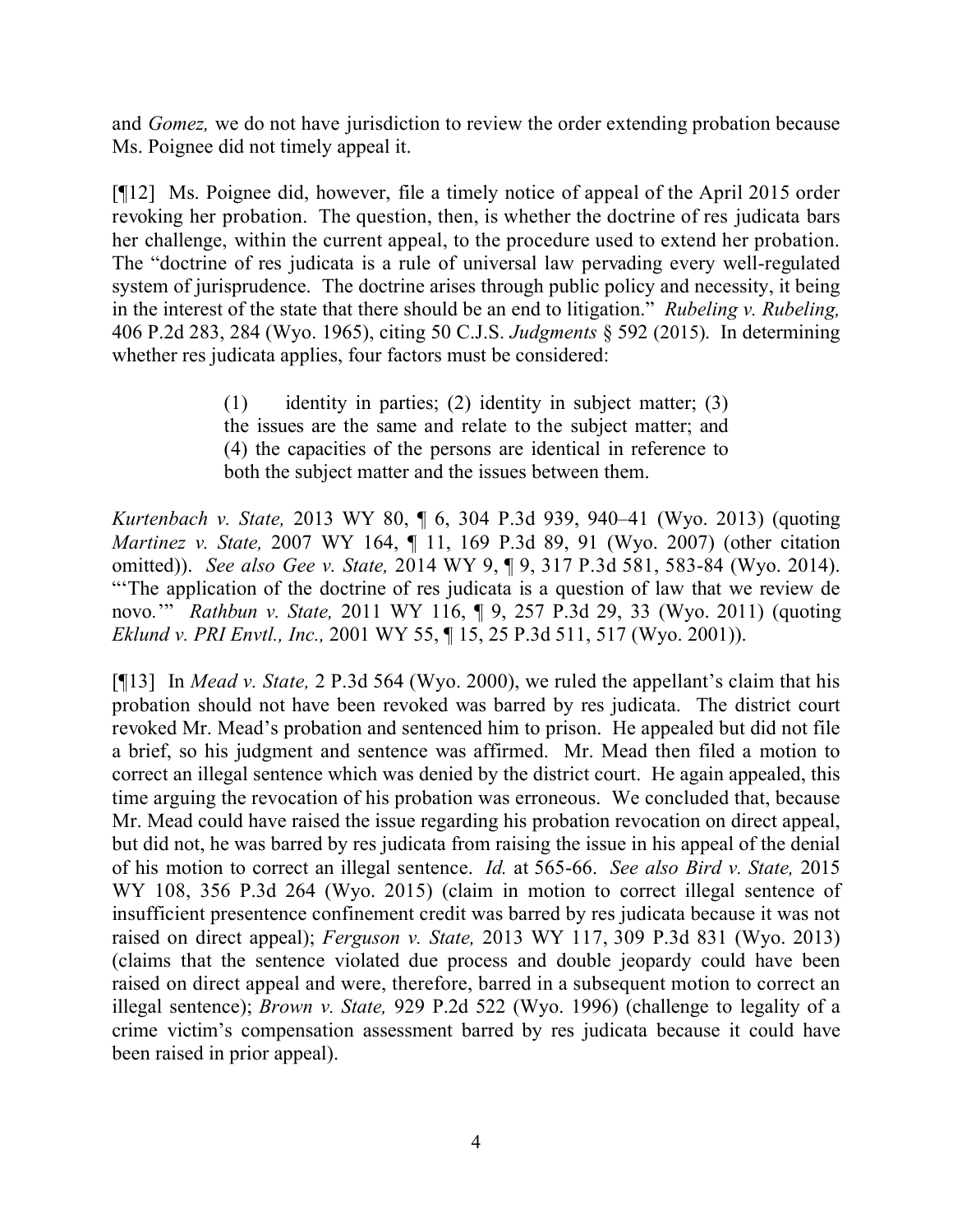[¶14] Like in *Mead* and the other cases cited above, the elements of res judicata are satisfied in the present case. The parties, their capacities, and the subject matter were the same in the probation extension proceeding as they are in this appeal. Ms. Poignee could have argued that she was entitled to the assistance of counsel in the probation extension proceeding, but she did not. We routinely apply res judicata to bar claims that could have been, but were not, raised in earlier proceedings. *See, e.g.*, *Dax v. State,* 2012 WY 40, ¶ 10, 272 P.3d 319, 321 (Wyo. 2012); *Cooper v. State,* 2010 WY 22, ¶ 6, 225 P.3d 1070, 1072 (Wyo. 2010); *McDaniel v. State,* 2007 WY 125, ¶ 9, 163 P.3d 836, 838 (Wyo. 2007). Therefore, once the time for Ms. Poignee to appeal the probation extension order expired, it was final.

[¶15] We recognize an exception to the application of res judicata when the appellant shows good cause for failing to raise the issue earlier. *Dax,* ¶ 11, 272 P.3d at 321; *Hamill v. State,* 948 P.2d 1356, 1358 (Wyo. 1997). Ms. Poignee does not expressly argue that there was good cause for her failure to raise the issue of counsel earlier. However, she does suggest that she was unaware of the proper procedure because she did not have counsel during the probation extension proceedings.

[¶16] Ms. Poignee's suggestion that her lack of familiarity with the process is good cause for her failure to raise the issue earlier is belied by the record. She had a significant criminal record, including a great deal of experience with probationary proceedings, and had been appointed counsel on several occasions prior to the extension of her probation. Thus, she was very familiar with the criminal procedural process, including the procedures for requesting counsel.<sup>3</sup>

[¶17] Furthermore, the probation agent offered Ms. Poignee the option of extending her probation in lieu of revocation in October 2013 but the petition and her consent were not filed with the district court until January 2014. She, therefore, had several months to consider her options and request or consult counsel on the probation extension. Instead of consulting counsel or challenging the probation extension, Ms. Poignee expressly agreed to it to avoid revocation and to enable her to get addiction treatment. Even after the probation extension order was entered, Ms. Poignee had an additional month to contemplate the matter before her notice of appeal was due to be filed. Under these circumstances, Ms. Poignee has not shown good cause for failing to raise the issue of lack of counsel in the probation extension proceeding. *Compare Patterson v. State,* 2012 WY 90,  $\parallel$  23, 279 P.3d 535, 540 (Wyo. 2012) (finding good cause for the appellant's failure to challenge his sentence on direct appeal when he did not have notice of the amended sentence).

<sup>&</sup>lt;sup>3</sup> We are not suggesting that she had the right to appointed counsel for the probation extension proceeding. Determination of that issue will be made when the issue is properly presented to us.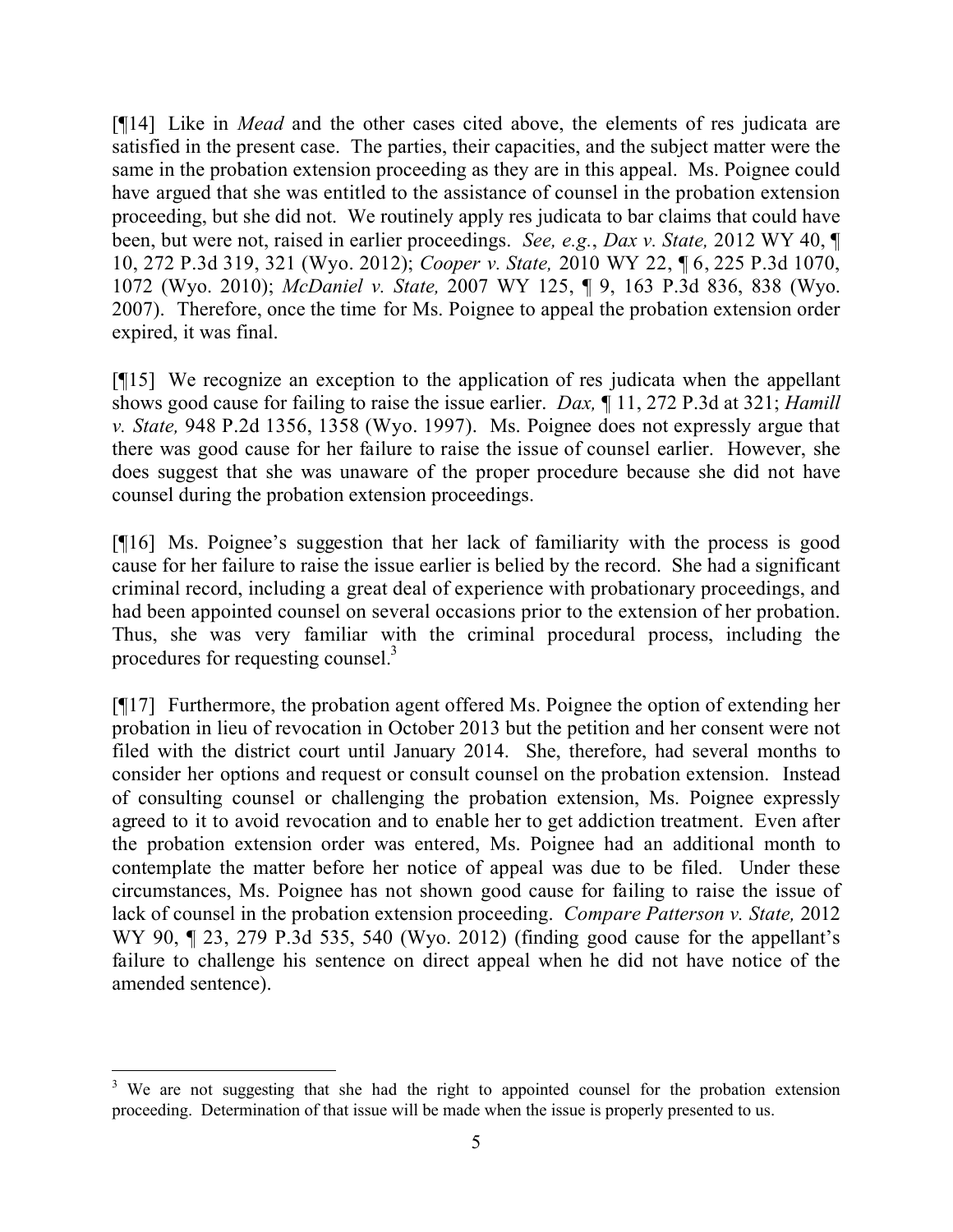[¶18] Ms. Poignee maintains that our decision in *Brisson v. State,* 955 P.2d 888 (Wyo. 1998) demonstrates that a defendant may, in a subsequent proceeding, challenge a prior order on the basis that he or she was not provided counsel. Mr. Brisson was charged with battery upon a family member and, because it would have been his third such conviction within ten years, it was a felony under the applicable statute. He filed a motion to dismiss, claiming his first misdemeanor battery conviction could not be used to enhance the pending charge to a felony because it was obtained without giving Mr. Brisson "the benefit of counsel even though he was indigent and had requested an attorney." *Id.* at 890. Mr. Brisson apparently did not appeal his first conviction or raise the issue of counsel until he was charged with the third offense.

[¶19] The *Brisson* case did not come before this Court on direct appeal; rather, the district court certified two questions pertaining to whether Mr. Brisson was entitled to counsel in the first proceeding and whether an uncounseled conviction could be used to enhance a later charge. *Brisson,* 955 P.2d at 889. Our decision focused only on the two questions of law. We ruled that Mr. Brisson was entitled to counsel and the uncounseled misdemeanor could not be used to enhance the penalty for his later offense. *Id.* at 892. Given the unusual procedural posture of the case, we did not consider whether Mr. Brisson's challenge to his first conviction was timely.

[¶20] In addition, *Brisson* addressed the validity of an uncounseled misdemeanor used to convert a pending charge into a felony. No such enhancement took place here. Ms. Poignee's probation was simply extended, with her consent, in order to give her the opportunity to comply with the district court's order rather than to be revoked and possibly sent to prison. *Brisson* does not, therefore, guide our analysis in this case.

## **CONCLUSION**

[¶21] The circumstances of this case clearly illustrate why there must be finality in judicial orders, including those pertaining to probation. A probationer is often given many opportunities to comply with the conditions of probation before being ordered to serve the underlying sentence. For example, a district court may provide additional opportunities for compliance by reinstating probation after revocation or, like here, extending the probationary period instead of revoking probation. If a probationer were allowed to challenge any of the preceding orders when his or her probation was finally revoked and the underlying sentence imposed, the finality of judicial decisions would be seriously eroded. A probation order or extension could be challenged many years after it was entered, and after great effort had been expended to make the probation successful. Allowing such challenges would discourage the State, probation agents and the district courts from giving probationers multiple opportunities to comply. In the interests of finality as expressed in our rules of appellate procedure and precedent, Ms. Poignee's challenge to the probation extension entered more than a year before her probation was revoked is time barred.